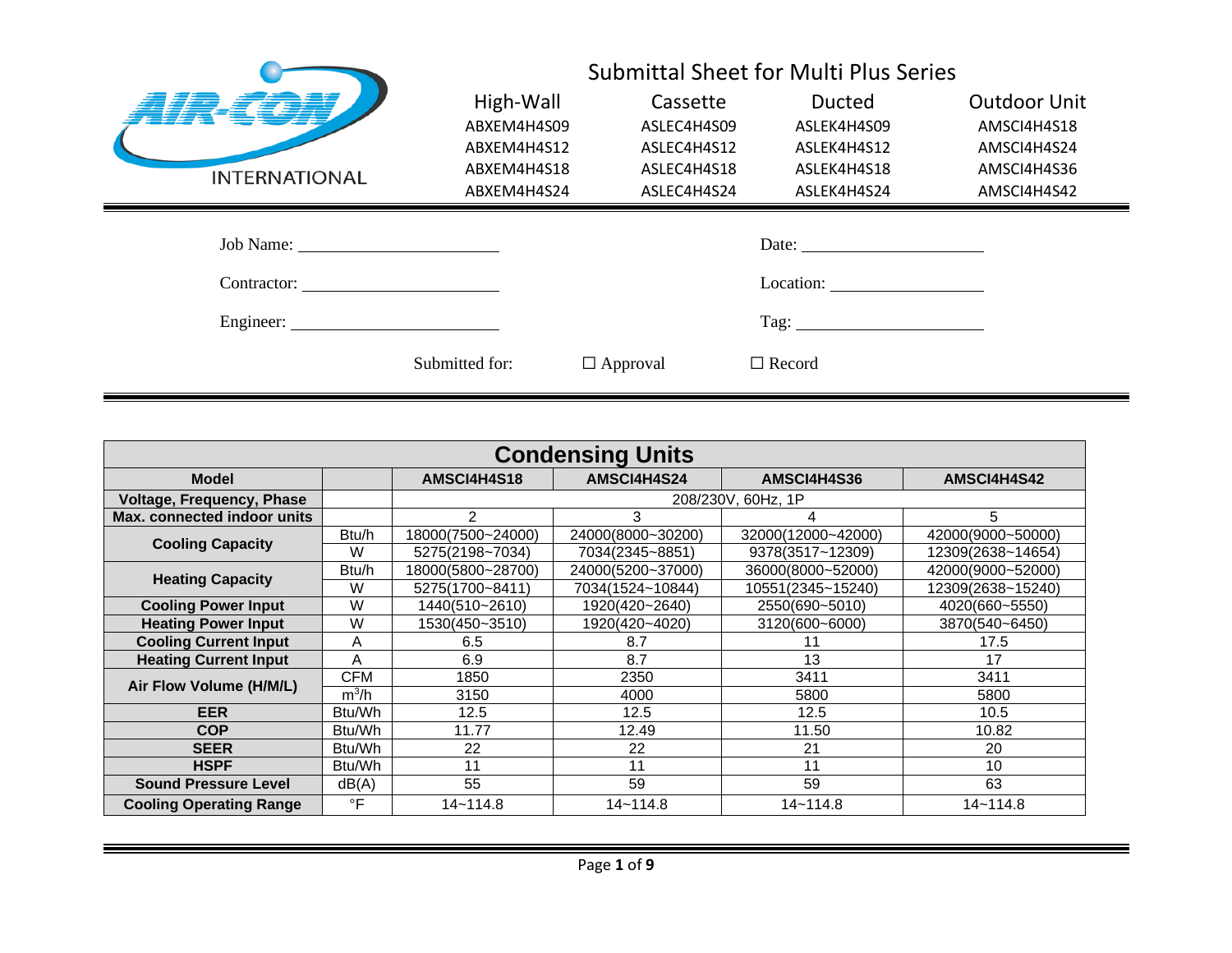| <b>INTERNATIONAL</b> |
|----------------------|

| High-Wall   | Cassette    | Ducted       | Outdoor Unit |
|-------------|-------------|--------------|--------------|
| ABXEM4H4S09 | ASLEC4H4S09 | ASLEK4H4S09  | AMSCI4H4S18  |
| ARXFM4H4S12 | ASLEC4H4S12 | ASI FK4H4S12 | AMSCI4H4S24  |
| ABXEM4H4S18 | ASLEC4H4S18 | ASLEK4H4S18  | AMSCI4H4S36  |
| ABXEM4H4S24 | ASLEC4H4S24 | ASLEK4H4S24  | AMSCI4H4S42  |

|                                   | $^{\circ}C$    | $-10 - 46$           | $-10 - 46$           | $-10 - 46$           | $-10 - 46$           |
|-----------------------------------|----------------|----------------------|----------------------|----------------------|----------------------|
|                                   | $\circ$ F      | $-13 - 75.2$         | $-13 - 75.2$         | $-13 - 75.2$         | $-4 - 75.2$          |
| <b>Heating Operating Range</b>    | $\overline{C}$ | $-25 - 24$           | $-25 - 24$           | $-25 - 24$           | $-20 - 24$           |
| <b>Net Dimensions (WXHXD)</b>     | mm             | 860X670X310          | 950X840X340          | 950X1050X340         | 950X1050X340         |
|                                   | in             | 33-7/8x26-3/8x12-1/4 | 37-3/8x33x13-3/8     | 37-3/8x41-3/8x13-3/8 | 37-3/8x41-3/8x13-3/8 |
| <b>Gross Dimensions (WXHXD)</b>   | mm             | 990X450X730          | 1100X460X920         | 1110X460X1200        | 1110X460X1200        |
|                                   | in             | 39X17-3/4X28-3/4     | 43-3/4X18-1/8X36-1/4 | 43-3/4X18-1/8X47-1/4 | 43-3/4X18-1/8X47-1/4 |
| <b>Net Weight</b>                 | kg             | 53.0                 | 72.0                 | 85.5                 | 90.0                 |
|                                   | Lbs            | 116.8                | 158.7                | 188.5                | 198.4                |
| <b>Gross Weight</b>               | kg             | 57.0                 | 77.0                 | 100.0                | 102.0                |
|                                   | Lbs            | 125.6                | 169.5                | 220.5                | 224.5                |
| Refrigerant                       |                |                      |                      | <b>R410A</b>         |                      |
|                                   | grams          | 1800                 | 2300                 | 3000                 | 3400                 |
| <b>Refrigerant Charge</b>         | 0Z             | 63.49                | 81.13                | 105.82               | 120                  |
| <b>Additional refrigerant</b>     | g/m            | 15 over 15m          | 15 over 22.5m        | 15 over 30m          | 15 over 37.5         |
|                                   | oz/ft          | 0.161 over 49ft      | 0.161 over 74ft      | 0.161 over 98ft      | 0.161 over 123ft     |
| <b>Outer Diameter Liquid Pipe</b> | mm             | 6.35                 | 6.35                 | 6.35                 | 6.35                 |
|                                   | in             | $\frac{1}{4}$        | $\frac{1}{4}$        | $\frac{1}{4}$        | $\frac{1}{4}$        |
| <b>Outer Diameter Gas Pipe</b>    | <sub>mm</sub>  | 9.53                 | 9.53                 | 9.53                 | 9.53                 |
|                                   | in             | 3/8                  | 3/8                  | 3/8                  | 3/8                  |
| <b>Max. Length Each</b>           | m              | 25                   | 20                   | 20                   | 20                   |
|                                   | ft             | 82                   | 66                   | 66                   | 66                   |
| <b>Max. Length Total</b>          | m              | 50                   | 60                   | 75                   | 80                   |
|                                   | ft             | 164                  | 197                  | 246                  | 262                  |
| Max. Height                       | m              | 15                   | 15                   | 15                   | 15                   |
|                                   | ft             | 49                   | 49                   | 49                   | 49                   |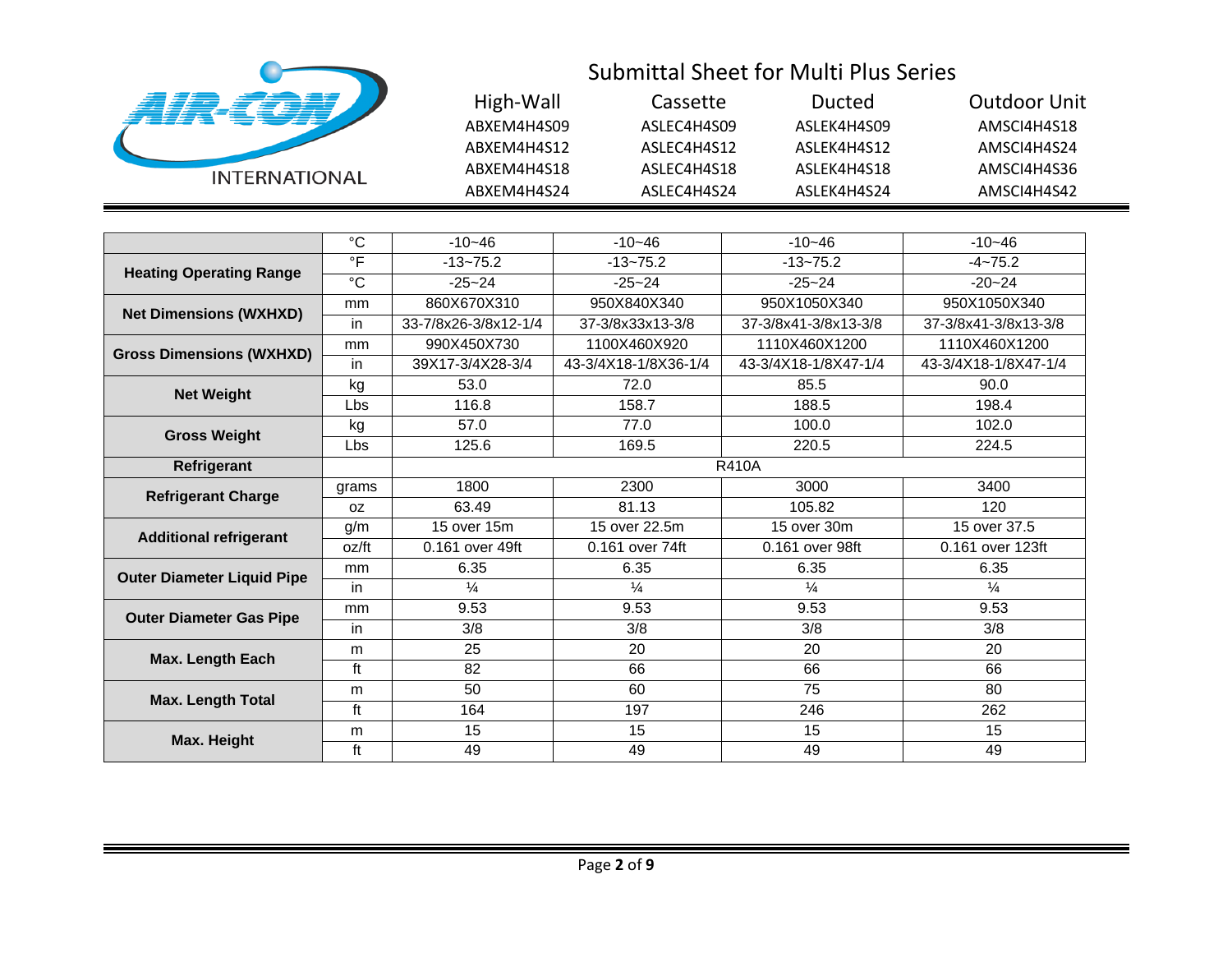| <b>INTERNATIONAL</b> |
|----------------------|

| High-Wall   | Cassette    | Ducted      | Outdoor Unit |
|-------------|-------------|-------------|--------------|
| ABXEM4H4S09 | ASLEC4H4S09 | ASLEK4H4S09 | AMSCI4H4S18  |
| ABXEM4H4S12 | ASLEC4H4S12 | ASLEK4H4S12 | AMSCI4H4S24  |
| ABXEM4H4S18 | ASLEC4H4S18 | ASLEK4H4S18 | AMSCI4H4S36  |
| ABXEM4H4S24 | ASLEC4H4S24 | ASLEK4H4S24 | AMSCI4H4S42  |

| Model<br>W  |            | н          | D          |  |  |
|-------------|------------|------------|------------|--|--|
|             | Units:mm   |            |            |  |  |
| AMSCI4H4S18 | 860        | 670        | 310        |  |  |
| AMSCI4H4S24 | 950        | 840        | 340        |  |  |
| AMSCI4H4S36 | 950        | 1050       | 340        |  |  |
| AMSCI4H4S42 | 950        | 1050       | 340        |  |  |
| Units:in    |            |            |            |  |  |
| AMSCI4H4S18 | $33 - 7/8$ | $26 - 3/8$ | $12 - 1/4$ |  |  |
| AMSCI4H4S24 | $37 - 3/8$ | 33         | $13 - 3/8$ |  |  |
| AMSCI4H4S36 | $37 - 3/8$ | $41 - 3/8$ | $13 - 3/8$ |  |  |
| AMSCI4H4S42 | $37 - 3/8$ | $41 - 3/8$ | $13 - 3/8$ |  |  |



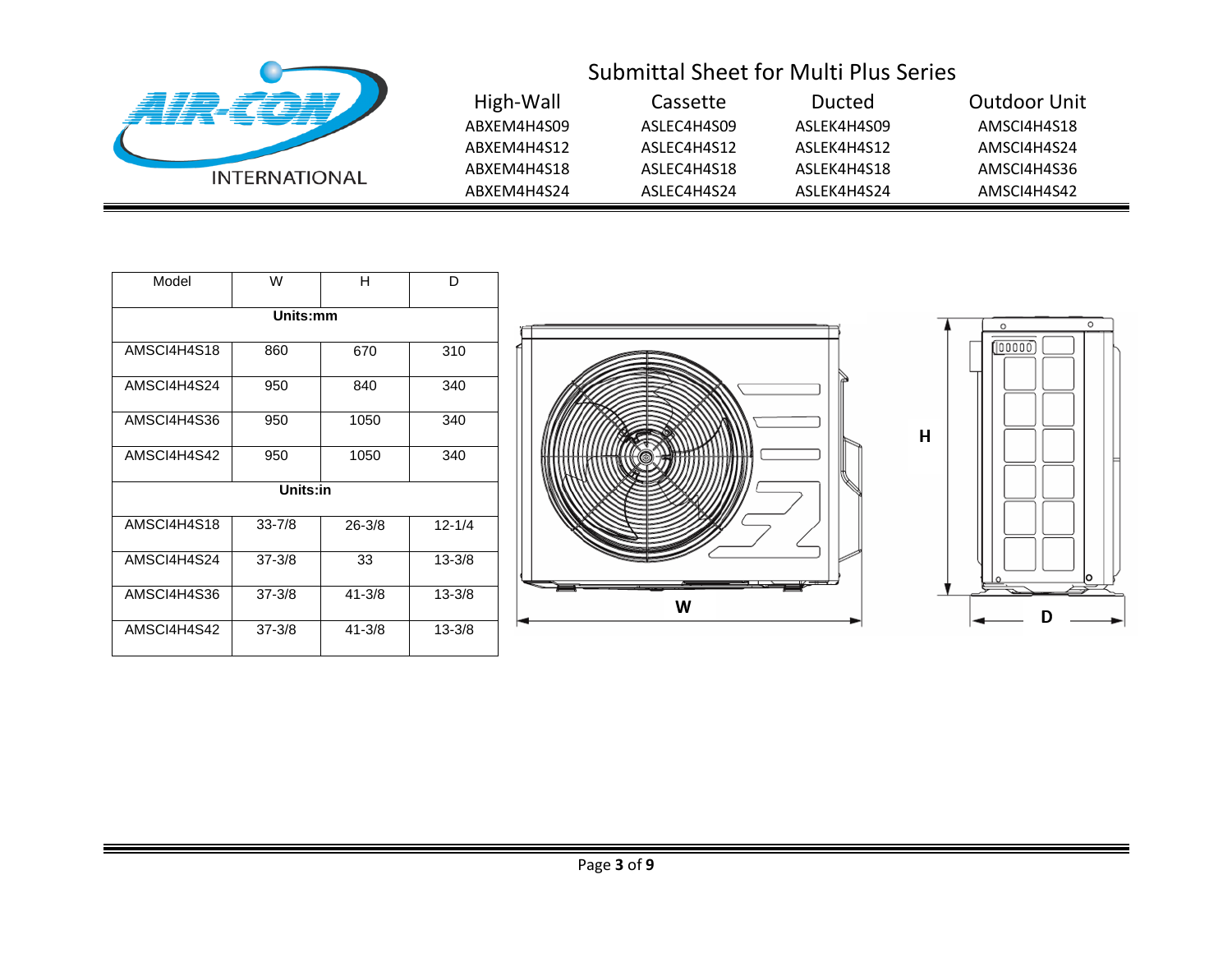

|    | High-Wall   | Cassette    | Ducted      | Outdoor Unit |
|----|-------------|-------------|-------------|--------------|
|    | ABXEM4H4S09 | ASLEC4H4S09 | ASLEK4H4S09 | AMSCI4H4S18  |
|    | ABXEM4H4S12 | ASLEC4H4S12 | ASLEK4H4S12 | AMSCI4H4S24  |
| AL | ABXEM4H4S18 | ASLEC4H4S18 | ASLEK4H4S18 | AMSCI4H4S36  |
|    | ABXEM4H4S24 | ASLEC4H4S24 | ASLEK4H4S24 | AMSCI4H4S42  |

| <b>High-Wall Indoor Units</b>     |                   |                      |                                           |                       |                       |  |  |
|-----------------------------------|-------------------|----------------------|-------------------------------------------|-----------------------|-----------------------|--|--|
| <b>Model</b>                      |                   | ABXEM4H4S09          | ABXEM4H4S12<br>ABXEM4H4S18<br>ABXEM4H4S24 |                       |                       |  |  |
| Voltage, Frequency, Phase         |                   |                      | 208/230V, 60Hz, 1P                        |                       |                       |  |  |
| <b>Cooling Capacity</b>           | Btu/h             | 9000                 | 12000                                     | 18000                 | 23400                 |  |  |
|                                   | W                 | 2638                 | 3517                                      | 5275                  | 6858                  |  |  |
| <b>Heating Capacity</b>           | Btu/h             | 9500                 | 13000                                     | 19000                 | 26000                 |  |  |
|                                   | W<br>2748<br>3810 | 5568                 | 7620                                      |                       |                       |  |  |
| <b>Output Power</b>               | W                 | 25                   | 25                                        | 35                    | 35                    |  |  |
| <b>Cooling Current Input</b>      | A                 | 0.11                 | 0.11                                      | 0.17                  | 0.17                  |  |  |
| Air Flow Volume (H/M/L)           | <b>CFM</b>        | 341                  | 365                                       | 647                   | 706                   |  |  |
|                                   | $m^3/h$           | 580                  | 620                                       | 1100                  | 1200                  |  |  |
| <b>Sound Pressure Level</b>       | dB(A)             | 39/35/30             | 39/35/30                                  | 45/41/37              | 47/45/42              |  |  |
| <b>Net Dimensions (WXHXD)</b>     | mm                | 950x272x207          | 950x272x207                               | 1219x320x235          | 1219x320x235          |  |  |
|                                   | in                | 37-3/8x10-3/4x8-1/8  | 37-3/8x10-3/4x8-1/8                       | 48x12-5/8x9-1/4       | 48x12-5/8x9-1/4       |  |  |
| <b>Gross Dimensions</b>           | mm                | 1000x335x260         | 1000x335x260                              | 1315x392x318          | 1315x392x318          |  |  |
| (WXHXD)                           | in                | 39-3/8x13-3/16x6-3/8 | 39-3/8x13-3/16x6-3/8                      | 51-3/4x15-7/16x12-1/2 | 51-3/4x15-7/16x12-1/2 |  |  |
| <b>Net Weight</b>                 | kg                | 9                    | 9                                         | 14.5                  | 14.5                  |  |  |
|                                   | Lbs               | 19.84                | 19.84                                     | 31.97                 | 31.97                 |  |  |
| <b>Gross Weight</b>               | kg                | 11                   | 11                                        | 17                    | 17                    |  |  |
|                                   | Lbs               | 24.25                | 24.25                                     | 37.48                 | 37.48                 |  |  |
| <b>Outer Diameter Liquid Pipe</b> | mm                | 6.35                 | 6.35                                      | 6.35                  | 9.52                  |  |  |
|                                   | in                | $\frac{1}{4}$        | $\frac{1}{4}$                             | $\frac{1}{4}$         | 3/8                   |  |  |
| <b>Outer Diameter Gas Pipe</b>    | mm                | 9.52                 | 9.52                                      | 12.7                  | 15.88                 |  |  |
|                                   | in                | 3/8                  | 3/8                                       | $\frac{1}{2}$         | 5/8                   |  |  |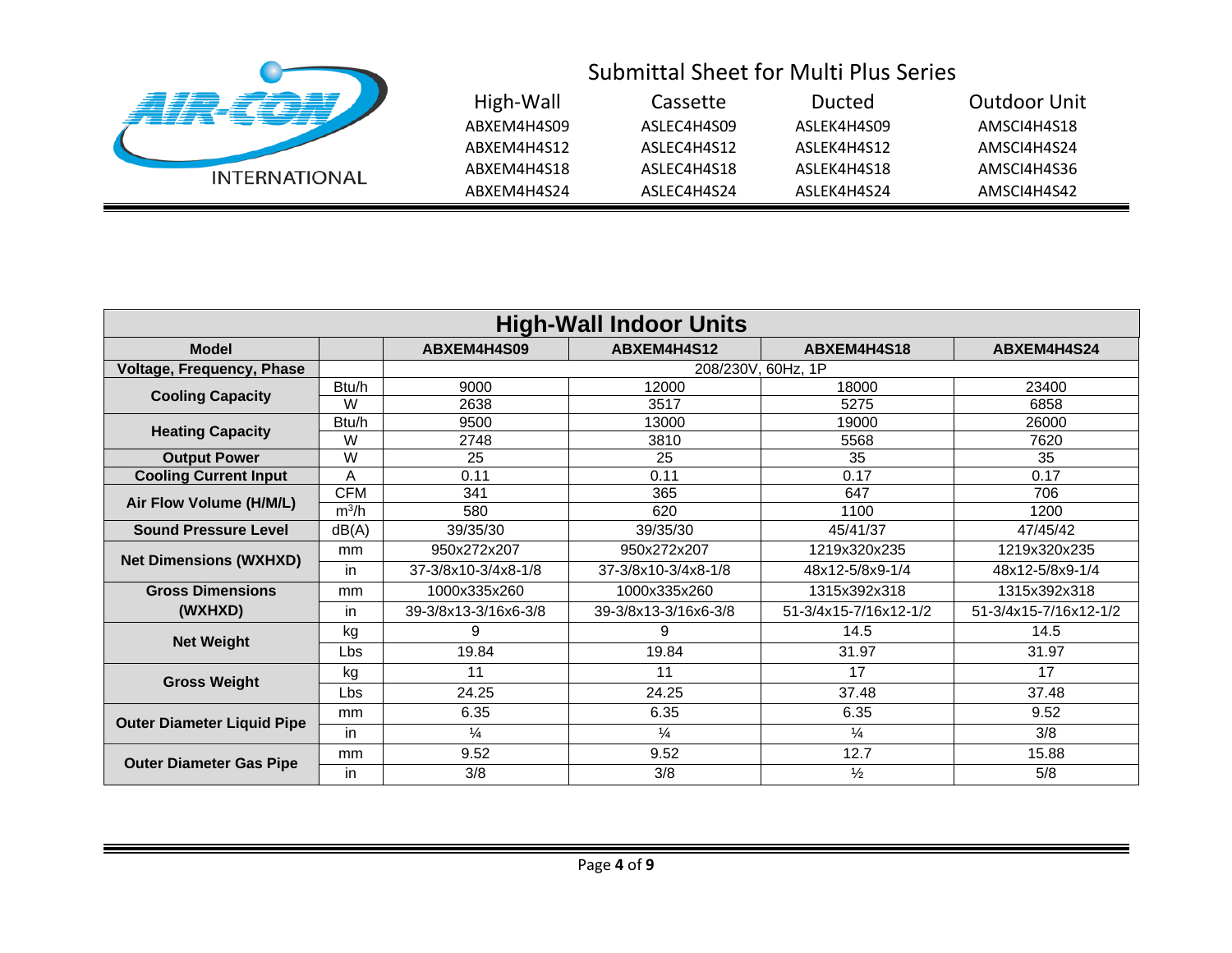| <b>INTERNATIONAL</b> |
|----------------------|

| High-Wall   | Cassette    | Ducted      | Outdoor Unit |
|-------------|-------------|-------------|--------------|
| ABXEM4H4S09 | ASLEC4H4S09 | ASLEK4H4S09 | AMSCI4H4S18  |
| ABXFM4H4S12 | ASLEC4H4S12 | ASLEK4H4S12 | AMSCI4H4S24  |
| ABXEM4H4S18 | ASLEC4H4S18 | ASLEK4H4S18 | AMSCI4H4S36  |
| ABXEM4H4S24 | ASLEC4H4S24 | ASLEK4H4S24 | AMSCI4H4S42  |

| Model       | W          | н          | D         |  |  |  |
|-------------|------------|------------|-----------|--|--|--|
|             | Units:mm   |            |           |  |  |  |
| ABXEM4H4S09 | 950        | 272        | 207       |  |  |  |
| ABXEM4H4S12 | 950        | 272        | 207       |  |  |  |
| ABXEM4H4S18 | 1219       | 320        | 235       |  |  |  |
| ABXEM4H4S24 | 1219       | 320        | 235       |  |  |  |
| Units:in    |            |            |           |  |  |  |
| ABXEM4H4S09 | $37 - 3/8$ | $10 - 3/4$ | $8 - 1/8$ |  |  |  |
| ABXEM4H4S12 | $37 - 3/8$ | $10 - 3/4$ | $8 - 1/8$ |  |  |  |
| ABXEM4H4S18 | 48         | $12 - 5/8$ | $9 - 1/4$ |  |  |  |
| ABXEM4H4S24 | 48         | $12 - 5/8$ | $9 - 1/4$ |  |  |  |

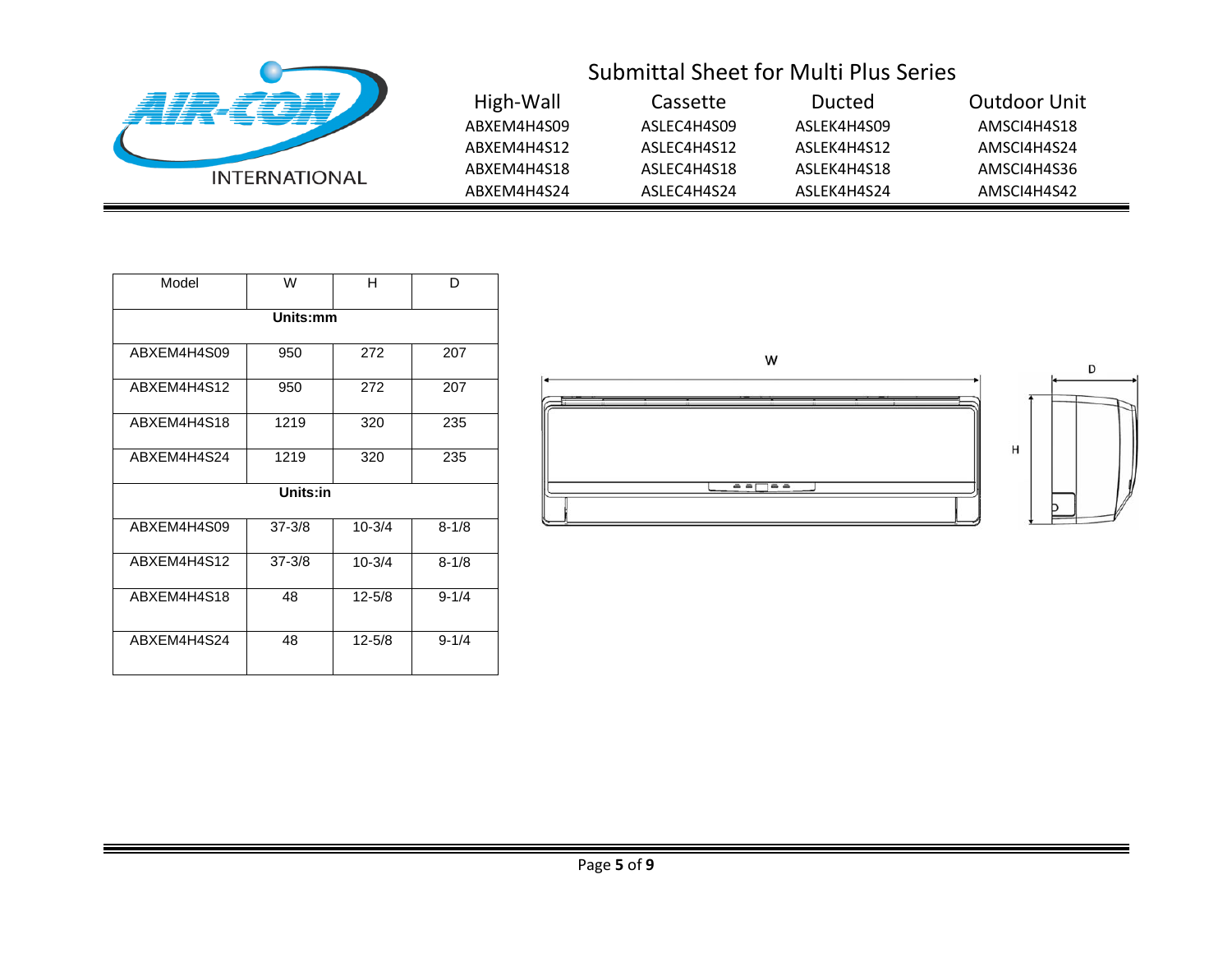

| High-Wall   | Cassette    | Ducted      | Outdoor Unit |
|-------------|-------------|-------------|--------------|
| ABXEM4H4S09 | ASLEC4H4S09 | ASLEK4H4S09 | AMSCI4H4S18  |
| ABXEM4H4S12 | ASLEC4H4S12 | ASLEK4H4S12 | AMSCI4H4S24  |
| ABXEM4H4S18 | ASLEC4H4S18 | ASLEK4H4S18 | AMSCI4H4S36  |
| ABXEM4H4S24 | ASLEC4H4S24 | ASLEK4H4S24 | AMSCI4H4S42  |

| <b>Cassette Indoor Units</b>      |            |                        |                        |                        |                        |
|-----------------------------------|------------|------------------------|------------------------|------------------------|------------------------|
| Model                             |            | ASLEC4H4S09            | ASLEC4H4S12            | ASLEC4H4S18            | ASLEC4H4S24            |
| <b>Voltage, Frequency, Phase</b>  |            |                        |                        | 208/230V, 60Hz, 1P     |                        |
| <b>Cooling Capacity</b>           | Btu/h      | 9000                   | 12000                  | 18000                  | 24000                  |
|                                   | W          | 2638                   | 3517                   | 5275                   | 7034                   |
| <b>Heating Capacity</b>           | Btu/h      | 10200                  | 13500                  | 19000                  | 27000                  |
|                                   | W          | 2989                   | 3956                   | 5568                   | 7913                   |
| <b>Output Power</b>               | W          | 57                     | 57                     | 80                     | 80                     |
| <b>Cooling Current Input</b>      | Α          | 0.25                   | 0.25                   | 0.40                   | 0.40                   |
| Air Flow Volume (H/M/L)           | <b>CFM</b> | 306                    | 353                    | 559                    | 647                    |
|                                   | $m^3/h$    | 520                    | 600                    | 950                    | 1100                   |
| <b>Sound Pressure Level</b>       | dB(A)      | 38/34/31               | 42/37/33               | 38/36/34               | 44/40/38               |
|                                   | mm         | 570X215X570            | 570X215X570            | 840X248X840            | 840X248X840            |
| <b>Net Dimensions (WXHXD)</b>     | in         | 22-7/16X8-7/16X22-7/16 | 22-7/16X8-7/16X22-7/16 | 33X9-3/4X33            | 33X9-3/4X33            |
| <b>Gross Dimensions</b>           | mm         | 730X292X668            | 730X292X668            | 996X956X370            | 996X956X370            |
| (WXHXD)                           | in         | 28-3/4X11-1/2X26-5/16  | 28-3/4X11-1/2X26-5/16  | 39-1/4X37-1/16X14-9/16 | 39-1/4X37-1/16X14-9/16 |
| <b>Net Weight</b>                 | kg         | 14.5                   | 15.5                   | 22.5                   | 27                     |
|                                   | Lbs        | 32                     | 34                     | 56                     | 59.5                   |
| <b>Gross Weight</b>               | kg         | 17.5                   | 18.5                   | 33.5                   | 36                     |
|                                   | Lbs        | 38.5                   | 40.5                   | 73.8                   | 79.5                   |
|                                   | mm         | 6.35                   | 6.35                   | 6.35                   | 9.52                   |
| <b>Outer Diameter Liquid Pipe</b> | in         | $\frac{1}{4}$          | $\frac{1}{4}$          | $\frac{1}{4}$          | 3/8                    |
| <b>Outer Diameter Gas Pipe</b>    | mm         | 9.52                   | 9.52                   | 12.7                   | 15.88                  |
| in                                |            | 3/8                    | 3/8                    | $\frac{1}{2}$          | 5/8                    |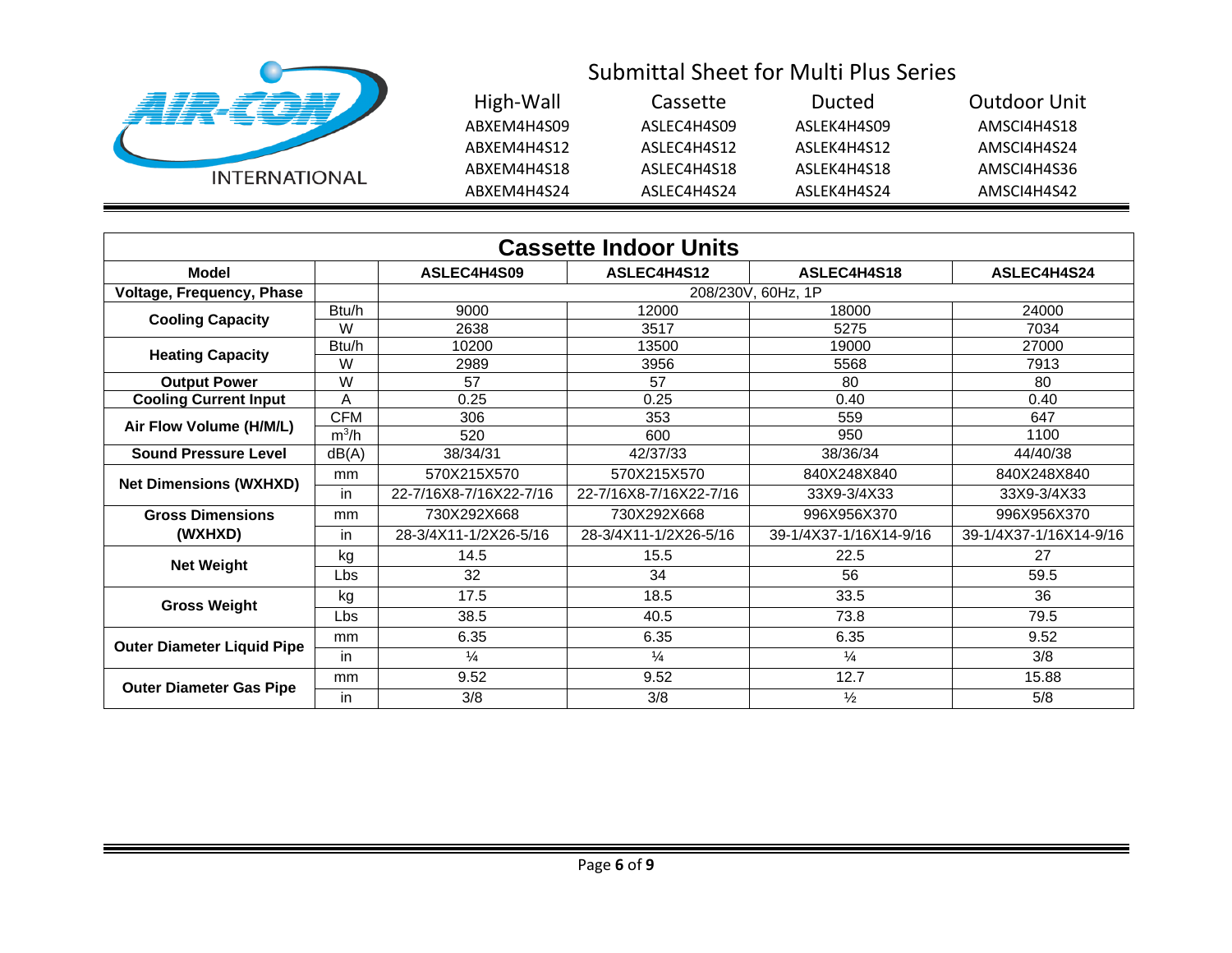

| High-Wall   | Cassette    | Ducted      | Outdoor Unit |
|-------------|-------------|-------------|--------------|
| ABXEM4H4S09 | ASLEC4H4S09 | ASLEK4H4S09 | AMSCI4H4S18  |
| ABXEM4H4S12 | ASLEC4H4S12 | ASLEK4H4S12 | AMSCI4H4S24  |
| ABXEM4H4S18 | ASLEC4H4S18 | ASLEK4H4S18 | AMSCI4H4S36  |
| ABXEM4H4S24 | ASLEC4H4S24 | ASLEK4H4S24 | AMSCI4H4S42  |

| Model       | W           | н          | D           |  |  |  |
|-------------|-------------|------------|-------------|--|--|--|
|             | Units:mm    |            |             |  |  |  |
| ASLEC4H4S09 | 570         | 215        | 570         |  |  |  |
| ASLEC4H4S12 | 570         | 215        | 570         |  |  |  |
| ASLEC4H4S18 | 840         | 248        | 840         |  |  |  |
| ASLEC4H4S24 | 840         | 248        | 840         |  |  |  |
|             | Units:in    |            |             |  |  |  |
| ASLEC4H4S09 | $22 - 7/16$ | $8 - 7/16$ | $22 - 7/16$ |  |  |  |
| ASLEC4H4S12 | $22 - 7/16$ | $8 - 7/16$ | $22 - 7/16$ |  |  |  |
| ASLEC4H4S18 | 33          | $9 - 3/4$  | 33          |  |  |  |
| ASLEC4H4S24 | 33          | $9 - 3/4$  | 33          |  |  |  |



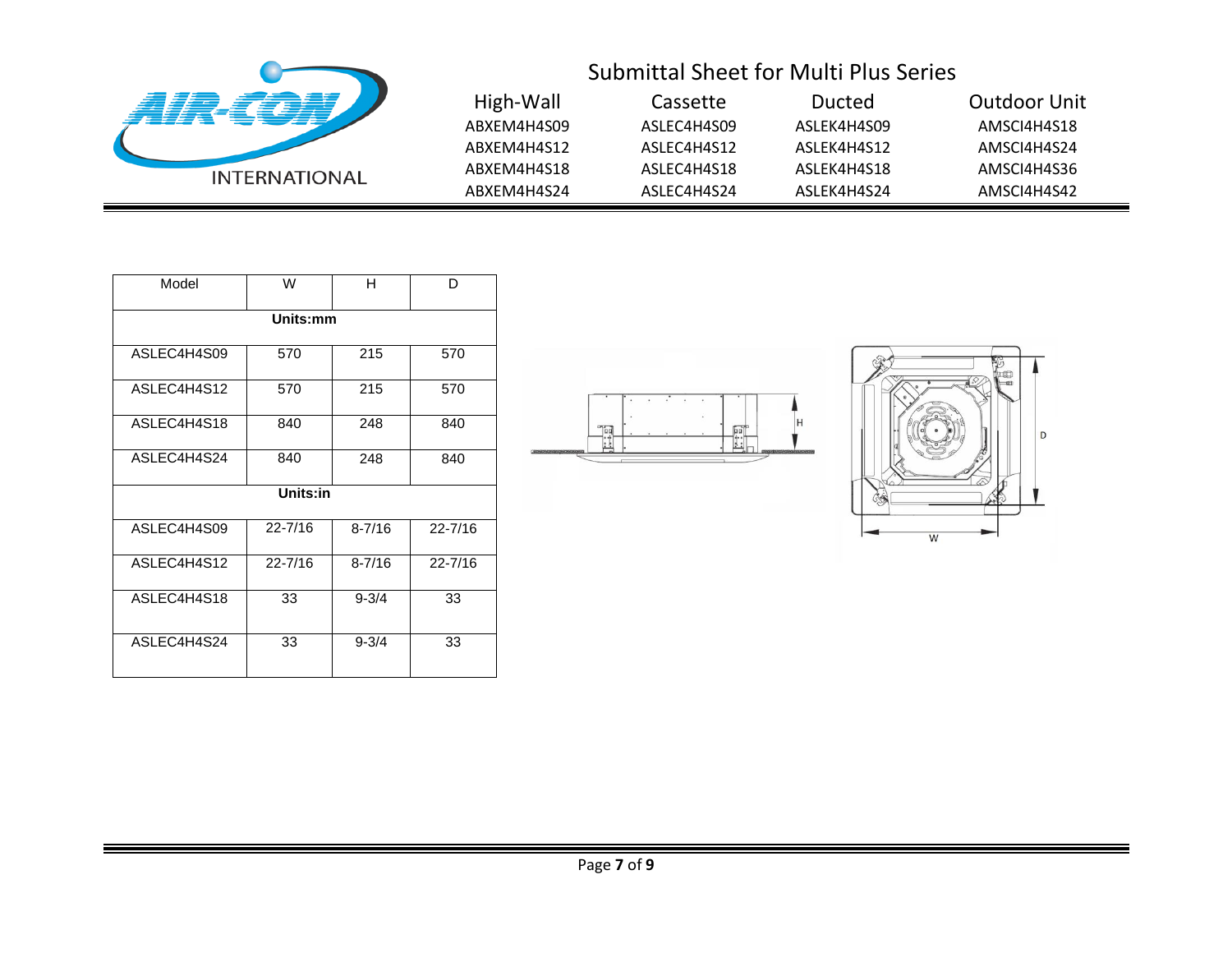

| High-Wall   | Cassette    | Ducted      | Outdoor Unit |
|-------------|-------------|-------------|--------------|
| ABXEM4H4S09 | ASLEC4H4S09 | ASLEK4H4S09 | AMSCI4H4S18  |
| ABXEM4H4S12 | ASLEC4H4S12 | ASLEK4H4S12 | AMSCI4H4S24  |
| ABXEM4H4S18 | ASLEC4H4S18 | ASLEK4H4S18 | AMSCI4H4S36  |
| ABXEM4H4S24 | ASLEC4H4S24 | ASLEK4H4S24 | AMSCI4H4S42  |

| <b>Cassette Indoor Units</b>      |            |                      |                      |                      |                      |
|-----------------------------------|------------|----------------------|----------------------|----------------------|----------------------|
| <b>Model</b>                      |            | ASLEK4H4S09          | ASLEK4H4S12          | ASLEK4H4S18          | ASLEK4H4S24          |
| Voltage, Frequency, Phase         |            |                      |                      | 208/230V, 60Hz, 1P   |                      |
| <b>Cooling Capacity</b>           | Btu/h      | 9000                 | 12000                | 18000                | 24000                |
|                                   | W          | 2638                 | 3517                 | 5275                 | 7034                 |
| <b>Heating Capacity</b>           | Btu/h      | 10000                | 12500                | 19000                | 24000                |
|                                   | W          | 2931                 | 3663                 | 5568                 | 7034                 |
| <b>Output Power</b>               | W          | 40                   | 40                   | 60                   | 95                   |
| <b>Cooling Current Input</b>      | A          | 0.25                 | 0.25                 | 0.33                 | 0.50                 |
| Air Flow Volume (H/M/L)           | <b>CFM</b> | 306                  | 353                  | 529                  | 706                  |
|                                   | $m^3/h$    | 520                  | 600                  | 900                  | 1200                 |
| <b>Sound Pressure Level</b>       | dB(A)      | 35/33/32             | 36/34/33             | 38/37/36             | 42/38/36             |
| <b>Net Dimensions (WXHXD)</b>     | mm         | 910X190X447          | 910X190X447          | 1180X190X447         | 900X270X720          |
|                                   | in         | 35-7/8X7-7/16X17-1/2 | 35-7/8X7-7/16X17-1/2 | 46-7/16X7-1/2X17-1/2 | 35-3/8X10-5/8X28-3/8 |
| <b>Gross Dimensions</b>           | mm         | 1080X285X565         | 1080X285X565         | 1350X285X565         | 1170X340X870         |
| (WXHXD)                           | in         | 42-1/2X11-1/4X22-1/4 | 42-1/2X11-1/4X22-1/4 | 53-1/8X11-1/4x22-1/4 | 46X13-3/8X34-1/4     |
| <b>Net Weight</b>                 | kg         | 18                   | 18                   | 22.5                 | 30                   |
|                                   | Lbs        | 39.7                 | 39.7                 | 49.6                 | 66.1                 |
| <b>Gross Weight</b>               | kg         | 21                   | 21                   | 25.5                 | 35                   |
|                                   | <b>Lbs</b> | 46.3                 | 46.3                 | 56.2                 | 77.2                 |
| <b>Outer Diameter Liquid Pipe</b> | mm         | 6.35                 | 6.35                 | 6.35                 | 9.52                 |
|                                   | in         | $\frac{1}{4}$        | $\frac{1}{4}$        | $\frac{1}{4}$        | 3/8                  |
| <b>Outer Diameter Gas Pipe</b>    | mm         | 9.52                 | 9.52                 | 12.7                 | 15.88                |
| in                                |            | 3/8                  | 3/8                  | $\frac{1}{2}$        | 5/8                  |